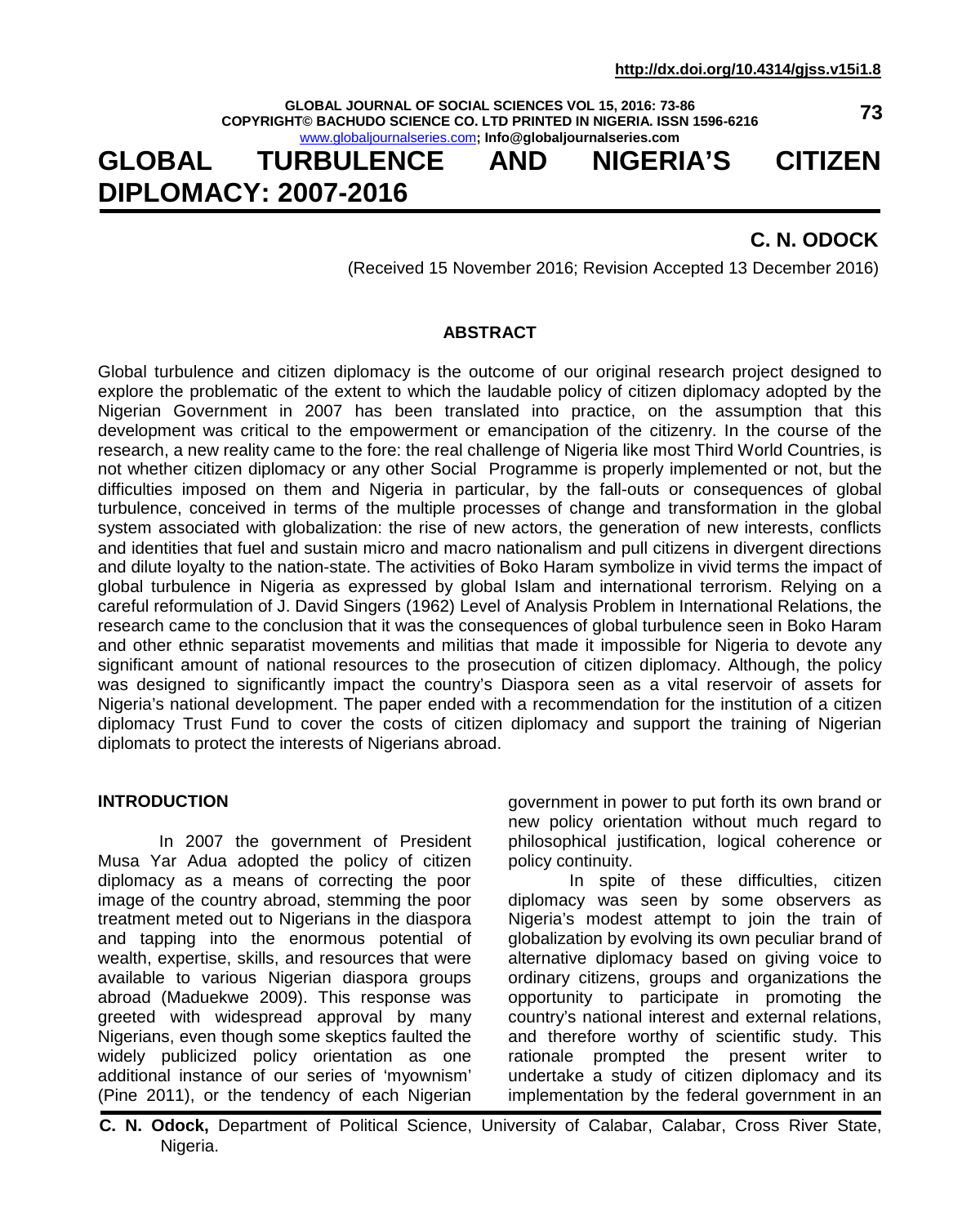attempt to assess the extent to which the policy has been translated into practice.

#### **In order to carry out this objective, the study raised several questions:**

State the concept of citizen diplomacy in Nigeria and its central objectives?

Examines the theoretical framework and methodological procedures would best enable us study the theory and practice of Citizen Diplomacy in Nigeria?

What are the major findings of our study of citizen diplomacy in Nigeria and what conclusions and recommendations can we draw from our study?

#### **BACKGROUND TO THE STUDY**

One of the legacies of the relatively short-lived administration of the late President Umaru Musa Yar'Adua (2007-2010), was the adoption of the concept of citizen diplomacy as the new focus or thrust of Nigeria's foreign policy in 2007. According to Chief Ojo Maduekwe the Honorable Minister of Foreign Affairs who launched the new policy:

"Citizen Diplomacy is ... about people.... Citizen Diplomacy therefore is a foreign policy initiative that will be citizen oriented in its approach, objective and outcome" (Maduekwe, 2009: 8). This brief statement of the essence of citizen diplomacy was both captivating and refreshing, for it simply shifted the focus and objective of Nigeria's foreign policy from the pursuit of the interests of the Nigerian nation state, its ruling classes and elites, to catering for the interests, demands and aspirations of ordinary Nigerian citizens.

There is no doubt that "citizen diplomacy" conceived in the condensed form stated represents not just a culmination of the shifting emphases of Nigeria's foreign policy from the initial preoccupation with the promotion and protection of the "country's national interests and the welfare and dignity of the black man all over the world," (Olusanya and Akindele, 1986:2-3); to "the idea that Africa is the center piece of Nigeria's foreign policy" (Gambari, 1989: 275); to "beneficial and constructive concentricism" (Akinterinwa, 2004: 444); and then' "new direction in Nigeria's foreign policy"(Adeniji, 2004: 421). It could be termed revolutionary in putting the nation's diplomatic activities squarely at the service of its citizens.

However, laudable as citizen diplomacy might be conceptually, we hasten to add that it is really in the faithful translation of the noble intentions espoused in the concept and translation of citizen diplomacy into real practice by the nation's Ministry of Foreign Affairs and the country's diplomatic missions abroad that the benefits of citizen diplomacy can actually be verified or measured.

Given that it is now several years since the policy of citizen diplomacy was launched by the Nigerian government, it is presently expedient empirically assess the extent to which citizen diplomacy as a new and revolutionary approach to Nigeria's foreign policy has now become the grand norm of our diplomatic practice. In fact, the need for empirically ascertaining the extent to which citizen diplomacy is actually being put into practice is strengthened by the reality that the Honorable Minister who launched citizen diplomacy in 2007 moved in 2010 to occupy a strategic diplomatic post as Nigeria's High Commissioner in Ottawa, Canada for some time. Did he practice what he preached or taught as Honorable Minister? What about other diplomatic missions? What is the status of citizen diplomacy today? How do Nigerians living at home and in the Diaspora assess the theory and practice of citizen diplomacy by the diplomatic missions in the countries where they live?

It is hoped that this research project on the theory and practice of citizen diplomacy will help us find answers to some of the questions raised above. The salience of the questions posed above lies in the fact that they have been pre-occupation of observers and commentators who have written on various aspects of Nigeria's foreign policy since citizen diplomacy was launched.

#### **STATEMENT OF THE PROBLEM**

Although the adoption of Citizen Diplomacy was widely acclaimed as a new foreign policy orientation by the President Yar Adua administration, its effective implementation over the past several years has been problematic due to the scarcity of funds available to Nigeria and the combination of domestic political instability and the prevalence of global turbulence in the international system.

As shown by Eze (2009), 'citizen diplomacy represents a bold legal step aimed at addressing the abnormal situation where "Nigerians in difficulty abroad were almost seen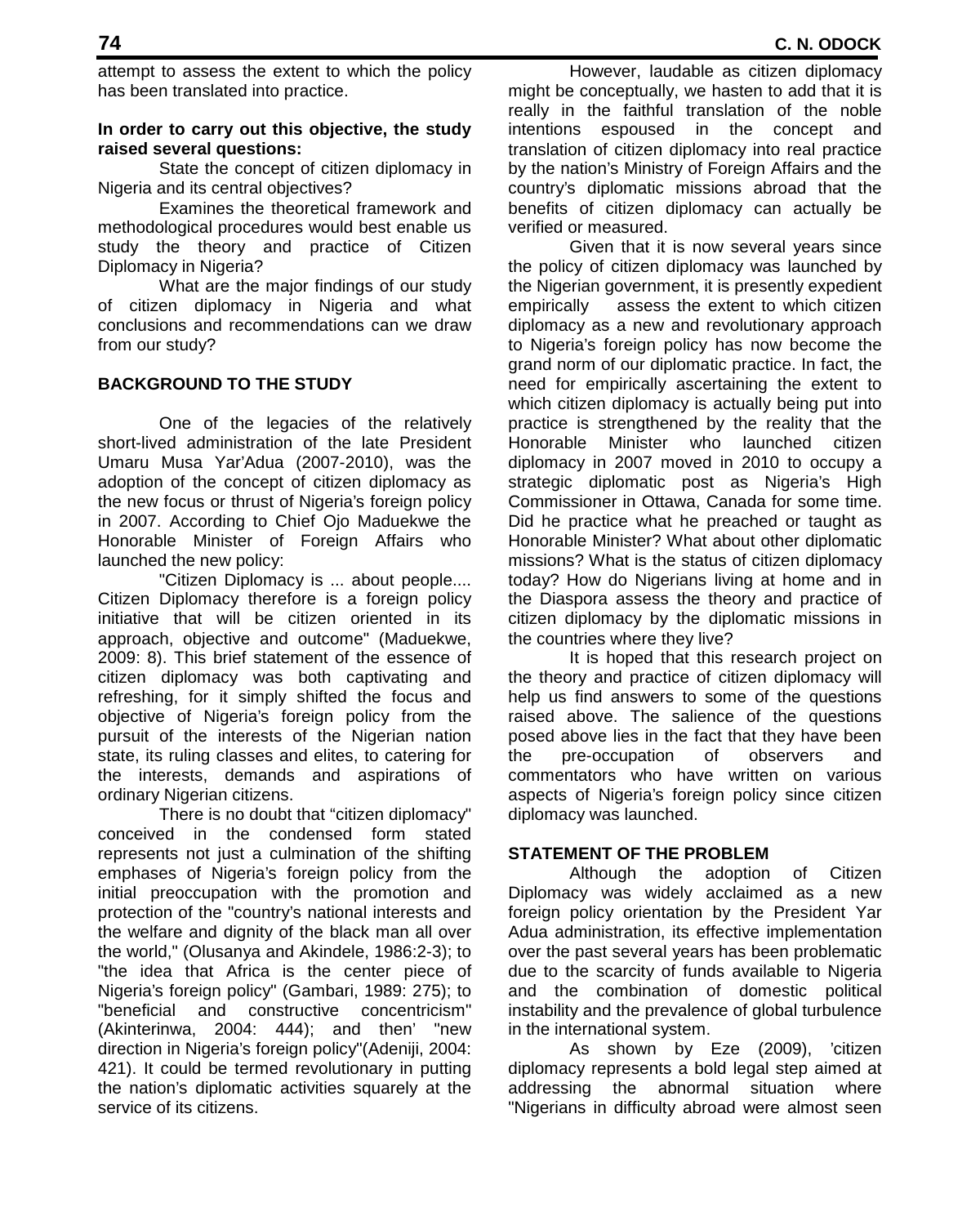as sheep without shepherds", and therefore a very welcome development from the perspective of ordinary Nigerians. Given the very broad scope of the individuals and groups that were envisaged to participate in the formulation and practice of 'citizen diplomacy' both as actors and beneficiaries (Ogunsanwo, 2009), this policy is novel, worthy of proper study and careful assessment in terms of both the goals and objectives it was designed to achieve as well as the extent to which the intended beneficiaries are actually reaping the anticipated benefits of the policy. This study is therefore designed to undertake both an extensive survey of literature on citizen diplomacy as well as empirically establish the extent to which citizen diplomacy has been really implemented and the obstacles that have hampered the full or successful implementation of the programme.

## **OBJECTIVES OF THE STUDY**

The objectives of our proposed study of the theory and practice of citizen diplomacy are derived directly from the research questions raised above. Specifically, this research project seeks to:

- (i) Clarify the meaning and establish the goals and objectives of citizens diplomacy;
- (ii) Identify the key institutions, organizations and actors responsible for the formulation and implementation of citizen diplomacy at home and abroad;
- (iii) Determine whether the institutions, organizations and actors listed in (ii) above have or are fulfilling responsibilities assigned;
- (iv) Identify any difficulties and obstacles that have prevented the realization of the goals and objectives of citizen diplomacy;
- (v) Ascertain the adequacy of resources made available to them.
- (vi) Proffer solutions to the challenges and difficulties identified in (iv) above.

## **HYPOTHESES OF THE STUDY**

 $\sqrt{2}$ 

Our research project will be guided by the following hypotheses that are couched in the null form:

- (i) The policy of citizen diplomacy was not based on any significant philosophical, ideological or political objectives;
- (ii) There is no significant relationship between the objectives of citizen diplomacy and the institutional

disposition of Nigeria's foreign policy establishment;

- (iii) There has not been any significant relationship between the outputs of Nigerian foreign policy and the objectives of citizen diplomacy;
- (iv) There have not been any significant obstacles or challenges to the actualization of the objectives of citizen diplomacy;
- (iv) There are no significant remedies to the challenges confronting the actualization of citizen diplomacy.

#### **SIGNIFICANCE OF THE STUDY**

A study of Nigeria's foreign policy from the perspective of the theory and practice of citizen diplomacy has great theoretical and empirical significance.

From a theoretical standpoint, our study will provide us an opportunity to evaluate the conceptual soundness and validity of this new addition to Nigeria's long list of foreign policy thrusts, ideological shifts and epistemological gyrations.

More importantly, the theoretic contributions which a study of the theory and practice of citizen diplomacy will add to our understanding of Nigeria's foreign policy is the extent to which it will address the challenges to Nigeria's foreign policy identified by Adebajo and Mustapha (2008), wherein it was claimed that "Nigeria, the most populous country in Africa, is a Gulliver, and the Lilliputians have been Nigeria's leaders, whose petty ambitions and often inhumane greed...have prevented a country of enormous potential from fulfilling its leadership aspirations and development potential." (Adebajo, 2008: 2). In other words, will the practice of citizen diplomacy help to reduce Gulliver's troubles or tame its Lilliputians?

Empirically, it is hoped that this study will provide a contemporary account of the actual practice of Nigeria's foreign policy as seen from the vantage point of drivers of the country's diplomacy.

#### **LITERATURE REVIEW**

Based on the suggestion by Pautasso (2013),this literature review is divided into three (3) main areas namely: Citizen Diplomacy as a new paradigm in the study of foreign policy; a comparative study of citizen diplomacy in other regions and national settings; and finally, citizen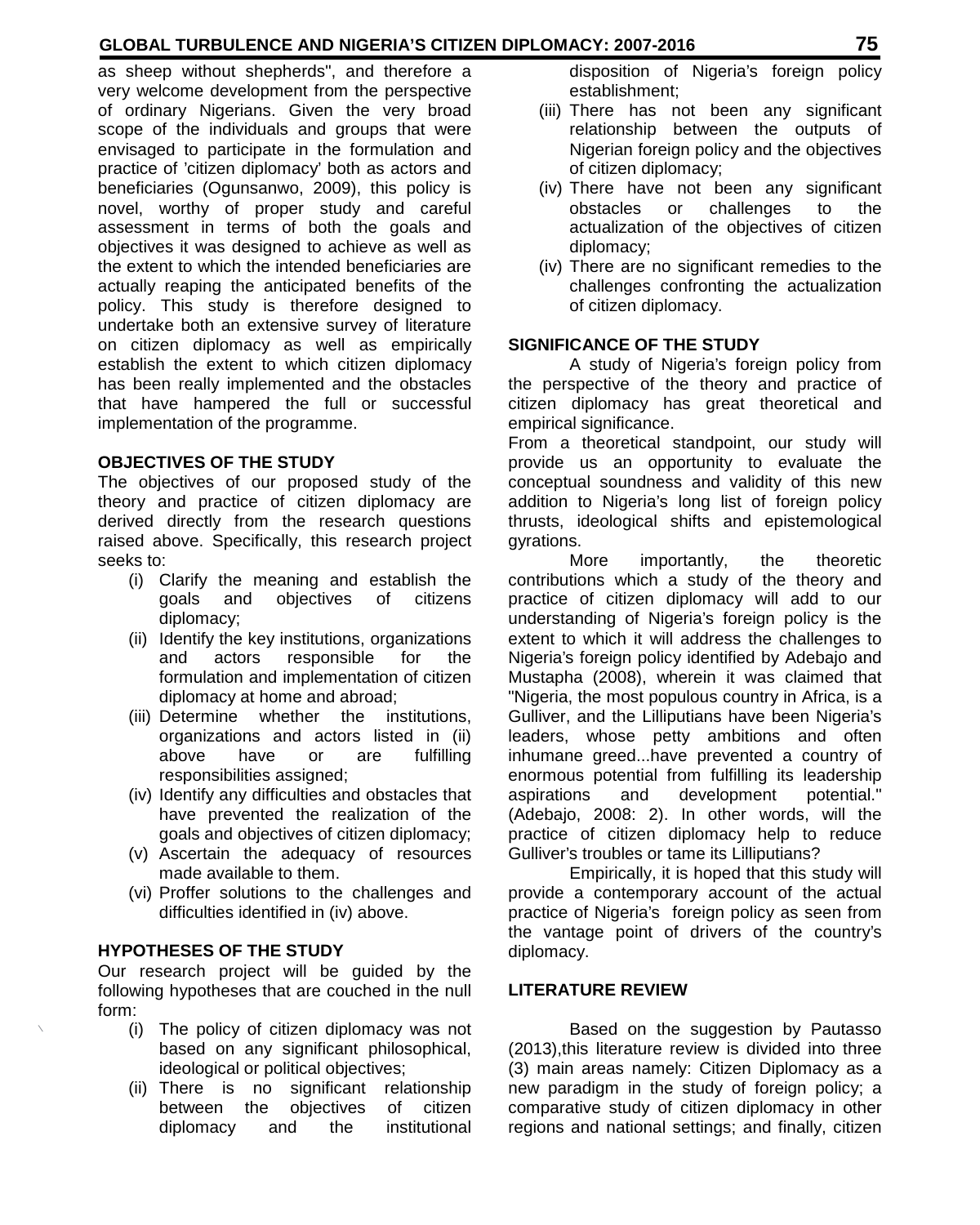It is important to note that the repartition of our literature review proposed above is different from other approaches which focus on treating the literature review in terms of each of the research questions. By adopting a three-fold division rather than other thematic approaches, our procedure is obviously more parsimonious and therefore enhances a more condensed treatment of the subject matter.

## **1. Citizen Diplomacy: A new paradigm in the study of foreign policy.**

A good starting point for our survey of literature on citizen diplomacy is to note that this concept is actually a synonym of what is known in the literature as public diplomacy or the "new diplomacy" (Melissen 2005). In broad terms, the new diplomacy has to do with the increased interest and attention which the public or citizens at large in most countries of the world and, especially the United States of America have continued to show in the diplomacy of their countries as a result of what happened in the USA on September 11, 2001 as well as the American war in Iraq. Consequently Melissen noted that "public diplomacy was beyond doubt the hottest item in the US foreign policy<br>establishment", although "for many other establishment", although "for many other countries, they became interested in public diplomacy long before '9/11' and for very different reasons" (Melissen 2005:XX). This statement can be interpreted as meaning that citizen diplomacy is now a global process, with each country having its own unique reasons for it.

We turn to Riordan (2005) for some answers to others questions. According to the author, "the new security agenda requires a more collaborative approach to foreign policy, which in return requires a new dialogue-based paradigm for foreign policy" (Riordan 2005: 180) . The quintessence of this new paradigm is that the dialogue based foreign policy must go beyond the communication of government to government as carried out by diplomats, but also embrace non-governmental organizations and civil society and its representatives. The author justifies this approach by noting that some contemporary challenges such as the global war on terrorism, nation building, environmental degradation, the spread of epidemic diseases, financial instability, organized crime, migration and resource and energy issues require effective and broader dialogue and collaboration between societies where government and state agents might be considered suspect and lack credibility. In other words, ordinary citizen or groups might be the best representatives of a country depending on the issues at stake and the interests that need to be secured.

The Routledge Handbook of Public Diplomacy edited by Nancy Snow and Philip M. Taylor (2009), is definitely a major source of information on the new paradigm of public diplomacy. According to the editors of the volume, The Routledge Handbook of Public Diplomacy was first conceived in 2004 as a project to provide "a comprehensive overview of public diplomacy and national image and management, enabling an understanding of its 21st Century revival to informed members of the public as well as academics and traditional practitioners" (Snow and Taylor 2009:IX). But how objective could this Handbook be if it left out any mention of Africa?

In her contribution to the volume titled: "Rethinking Public Diplomacy", Nancy Snow, one of the Volume's editors traced the origin of public diplomacy to the work of Joseph Nye on "Soft Power" Nye (2005); which is based on "intangible or indirect influences such as culture, values and ideology." Essentially Soft power which Snow defined as to "attract and co-opt" (Snow 2009:3), with the first two ways of applying power, namely to "coerce with threats", and to "induce behavioural change with payments" (Snow 2009:3).

Snow's chapter could be credited with the foresight of predicting the election of president Obama in 2009 as a solution to America's problem of rebranding; and an answer to the public diplomacy challenge of the United States (Snow 2009:5-6). She provides us this conception of public diplomacy: Public diplomacy involves the way in which both government and private individuals and groups influence directly and indirectly those public attitudes and opinions that bear directly on another government's foreign policy decisions people to people (P2P) (Snow 2009:6).

Mueller (2009:102) defines citizen diplomacy specifically as "the concept that the individual citizen has the right, indeed, the responsibility to help shape[US] foreign relations' one hand shake at a time" "Citizen diplomats are generally defined as being unofficial ambassadors who participate in exchange programmes overseas as host and interact with interventional exchange programme participants in the United States". This definition of citizen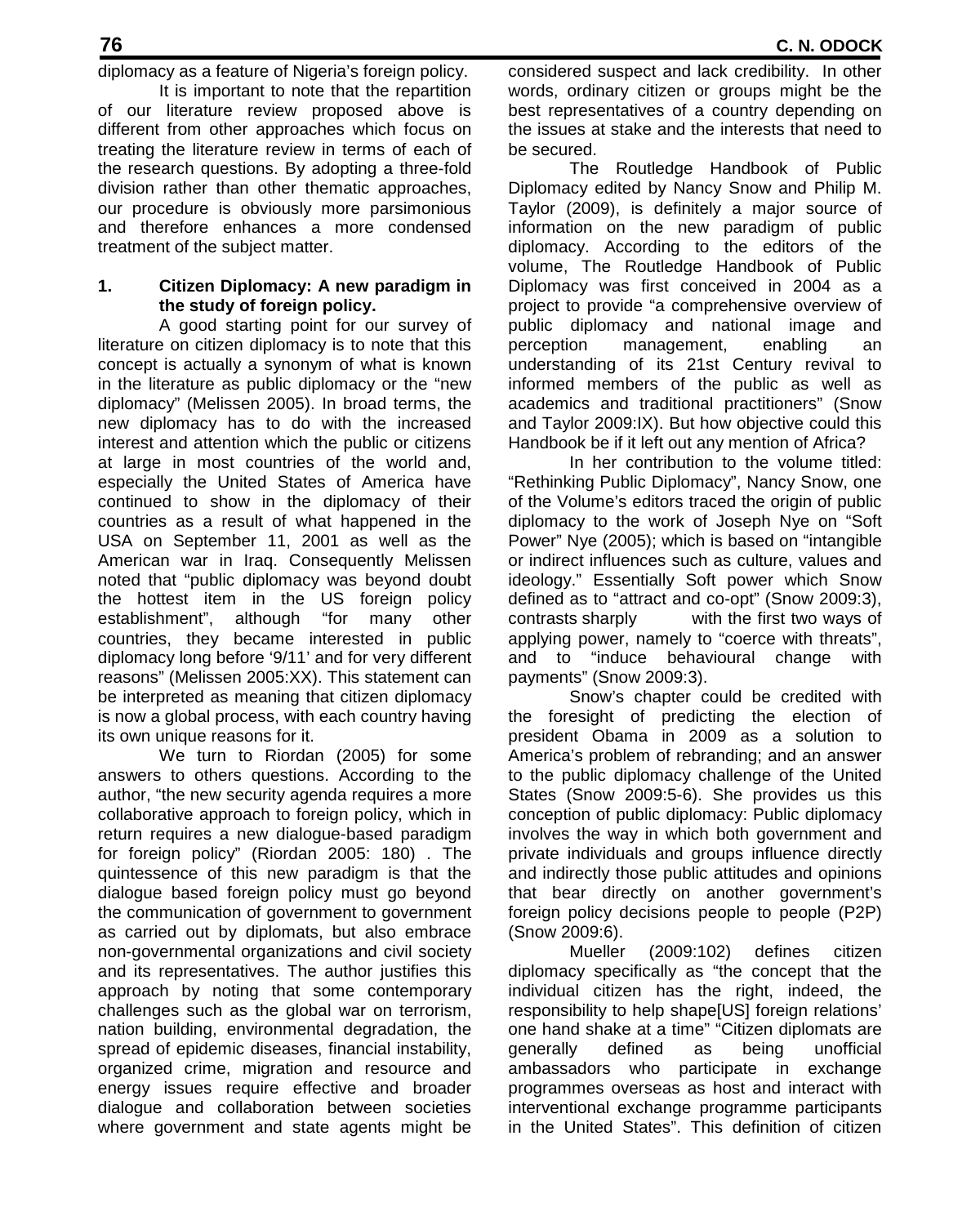diplomacy although largely correct in a formal sense can be faulted as being overly US centred, because it is obvious that the two processes identified by the author as indicative of the essence of citizen diplomacy can be located in the diplomatic practice of most of the advanced and even developing countries, although the nature, extent and degree would differ.

## **2. Citizen Diplomacy in Other Contexts**

One pointer to the reality that citizen diplomacy has become a new paradigm in the study and practice of contemporary international relations and foreign policy, is the fact that it is being increasingly employed in the management and explanation of the relations of various actors including major powers, regional contenders and rivals and even among states competing for scarce resources or divided by old rivalries, animosities, and prejudices.

In this section therefore, we examine a number of publications that demonstrate the wide spread use of citizen diplomacy in the foreign policy of states. A journal article published by Eastwood (2007) is very relevant to our review on the use of citizen diplomacy as a strategy of 3. foreign policy by states because it is not only built on the origin and development of citizen diplomacy outlined by Mueller (2009 originally published in 2006), but outlines the application of the soft power of citizen diplomacy in the development of education cities by American universities in the Arab world, precisely Doha Qatar. This specific application of citizen diplomacy in establishing university campuses in the Middle East for the transfer of technology runs in tandem with other strategies also identified by Eastwood such as cultural exchange, the development of sister-cities etc, (See Eastwood 2007: 447). As reported by Eastwood, Education City near Doha, Qatar. " features five new American branch campuses" designed to " mend the science deficit" in the Arab world. [Eastwood 2007: 446]. The expectation is that these institutions could:

- develop a full presence in the Middle East
- assist in the education of a new generation of Middle Eastern Students
- by these efforts open the doors for new understanding, etc, (p446).

It is important to note that these outcomes cannot be guaranteed in advance.

A study of citizen diplomacy as applied to a specific region of the world is the Journal article

by Aviva Shemesh titled: "Citizen Diplomacy creating a culture of peace: The Israeli - Palestinian Case" (Shemesh 2012). This work is very significant for reason that in addition to reporting the specific application of citizen diplomacy to the Israeli - Palestinian conflict in the face of the stagnation of the Oslo peace process, the paper informs on the evolution and continuous refinement of citizen diplomacy as a concept and analytical tool.

Given the protracted nature of the Israeli - Palestinian conflict in the Middle East region of the world, it is no surprise that conflict has generated a strong interest in the recourse to citizen diplomacy as an instrument of advancing the quest for peace where official track 1 diplomacy seems to be stagnant or moving at snail speed. It is in this perspective that we note here the 2013 contribution to the literature by Lee Yaniv, a student of the University of California, whose paper " people-to-people Peace-making: The Role of Citizen Diplomacy in the Israeli - Palestinian Conflict was adjudged the "Best Student Paper 2013/CPD Paper Prize.

## **3. Works that deal with Citizen Diplomacy in Nigeria.**

As we have indicated in our introductory statement, although citizen diplomacy is the latest of the many approaches, thrusts, emphases and directions in the study of Nigeria's foreign policy, it can only be properly understood in the context of the evolution of the country's external relations since independence: whether in the first twenty-five years (Olusanya and Akindele, 1986; Akinyemi, Agbi and Otubanjo, 1989) or beyond the first fifty years, (Eze, 2010). The reason is that the country's foreign policy since independence has been described in terms of a constant search proper set of external goals and aspirations that will at the same time mobilize a strong enough domestic coalition of forces to ensure external success. This connection between citizen diplomacy and Nigeria's foreign policy as was emphasized by Agbu (2007). Saliu (2010: 316) has examined the development of citizen diplomacy in relation to other "thrusts of Nigerian foreign policy", pointing out its historical setting in the development of the nation's foreign policy.

This constant adoption of new directions and thrusts in Nigerian foreign policy has been designated as a continuous outpouring of "myownisms" seen by Pine (2011) as comprising "a plethora of conceptual ideological transitions in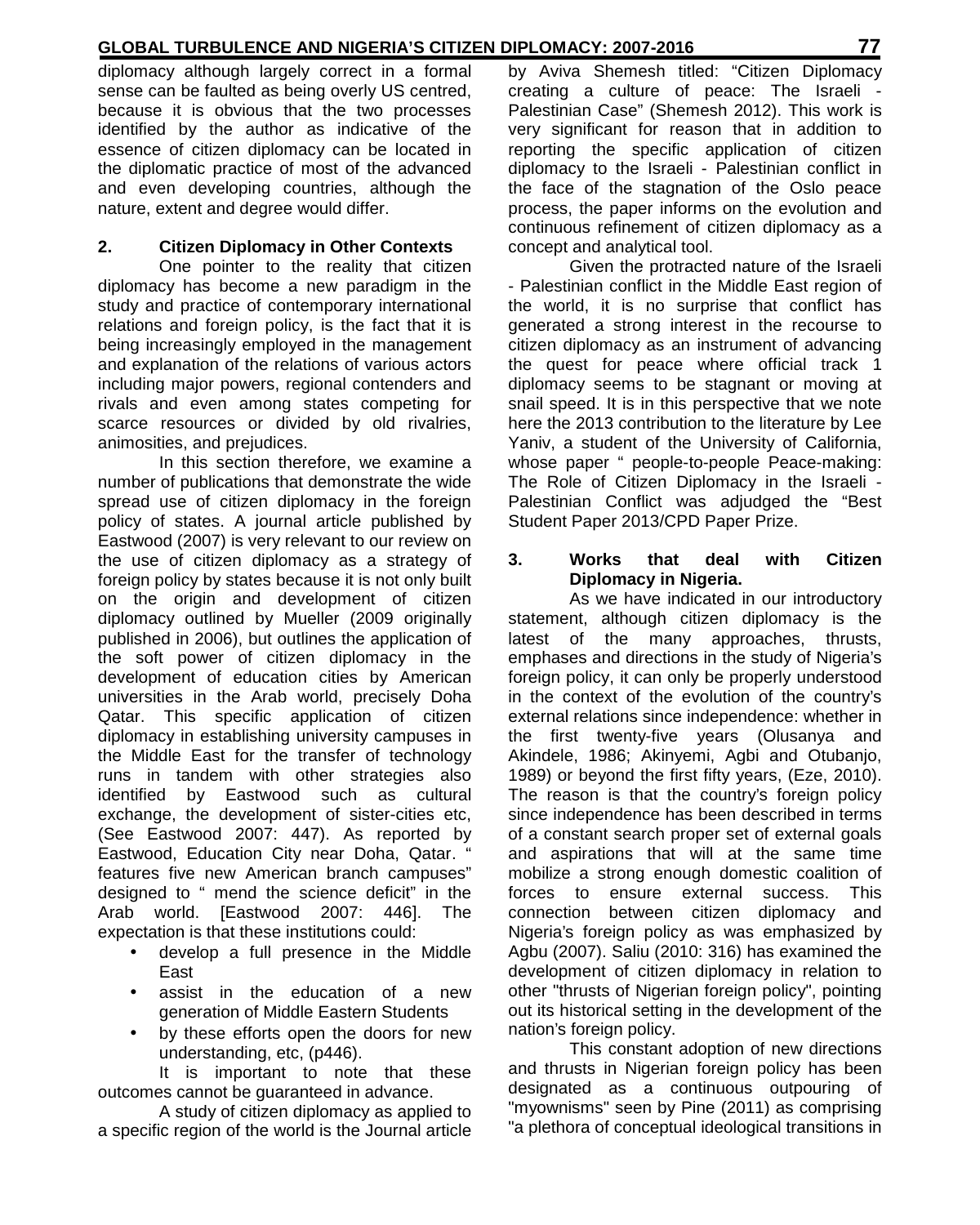the Nigeria foreign policy machinery" which are "often regime specific and borne out of a psychological hunger to carve a regime identity that will create and leave lasting impressions on the minds of Nigerians." Myownism" is a coinage of Attah Pine (2011) designating the tendency of every Nigerian administration to adopt a foreign policy orientation that is uniquely its own. This is often done with little or no regard to the consistency, relevance and harmony of the new policy with the policies already adopted by past governments. This often results in what policy planners and implementers refer to either as policy inconsistency, policy summersaults or conflicting policies. The net effect of this tendency is to lead to the abandonment of laudable policies or their haphazard implementation, all to the detriment of the country and its citizenry; (Author's findings, 2016).We wish to note that although changes in a nation's foreign policy should not be embarked upon for the mere fun of doing, changes in policy direction and orientation are often responses to new challenges and developments, which could have deleterious effects if not responded to.

It is therefore necessary that we highlight briefly some of these antecedent "thrusts" in Nigeria's foreign policy as necessary background to our study. Many of the environmental conditions and institutional processes that conditioned the initial definition, formulation and implementation of Nigeria's foreign policy soon after independence and up to the first twenty five years and the major thrusts of foreign policy have been highlighted in (Olusanya and Akindele,

1986; Akinyemi, Agbi and Otubanjo 1989 and Olusanya and Akindele, 1990).

By highlighting the costs and benefits of foreign policy, the former Minister of Foreign Affairs returned to a preoccupation of Nigeria's foreign policy since the late 1980s: how to make the country's foreign policy respond to Nigeria's changing economic fortunes. To address this question, the Nigerian Institute of International Affairs, Lagos had published The Economic Diplomacy of the Nigerian State in 1991, which was reprinted in 2002. In addition to defining the domestic and international contexts of Nigeria's economic diplomacy, the editors of the volume outlined the main tenets of Nigeria's economic diplomacy to include:

The necessity for a more direct linkage to ambassadors be established between Nigeria's domestic economic requirements and its foreign policy with a view to ensuring that the 1atter (foreign policy)

served the needs of the former (domestic economic requirements) more systematically (Ogwu and Olukoshi, 2002: 16).

Akinterinwa (2010: VII) has noted that the adoption of Citizen Diplomacy as a thrust of Nigeria's foreign policy gave rise to some debate among diplomatists and scholars for and against "citizen diplomacy as thrust of Nigeria's foreign policy. His own work on the subject titled: "Nigerian Citizen Diplomacy: Theoretical Genesis and Empirical Exegesis" can be considered a major contribution to the domestic debate on Citizen Diplomacy in Nigeria. The author rightly situates the problematic of his large volume as follows: Referring to the subject of citizen diplomacy, he raised the question: "as official policy, what does it mean in theory and in practice? What is it that can be achieved for the Citizens of Nigeria as a result?" (Akinterinwa 2010).

This work presents a comprehensive survey of the conceptual, theoretical and practical dimensions of Citizen Diplomacy in Nigeria. The reader can find in this volume answers to some of the questions surrounding the conception, design and implementation of Citizen Diplomacy up to 2010, when the author's work was published. The objective of our study is somehow different; not to provide a comprehensive overview of the subject but to access the degree of transformation of theory to practice. In the final chapter of his book Nigeria's Citizen Diplomacy: Theoretical Genesis and Empirical Exgensis, Akinterinwa (2010:198ff and especially 221-226), raised several challenges that relate to the implementation of Citizen Diplomacy in Nigeria. Among these challenges are fist the challenge of coordination of citizen diplomacy to ensure that it is the duty and responsibility of both the government and its MDAs as well as all the citizens to implement citizen diplomacy; he also identified the challenge of "deliberate frustration by many diplomatic missions accredited to Nigeria of genuine Nigerian applications for visa" (P. 222).

In this regard, a useful contribution in the Guidelines for newly appointed ambassadors is the chapter written by Ambassador Joe Keshi on the topic: "Rethinking the Nigerian Diaspora Project" (139-158). In this chapter, the writer makes a forceful case for all Nigerian and heads of Missions to constructively engage the Nigeria Diaspora Communities in their Countries of posting. The crux of his argument is that: The Nigerian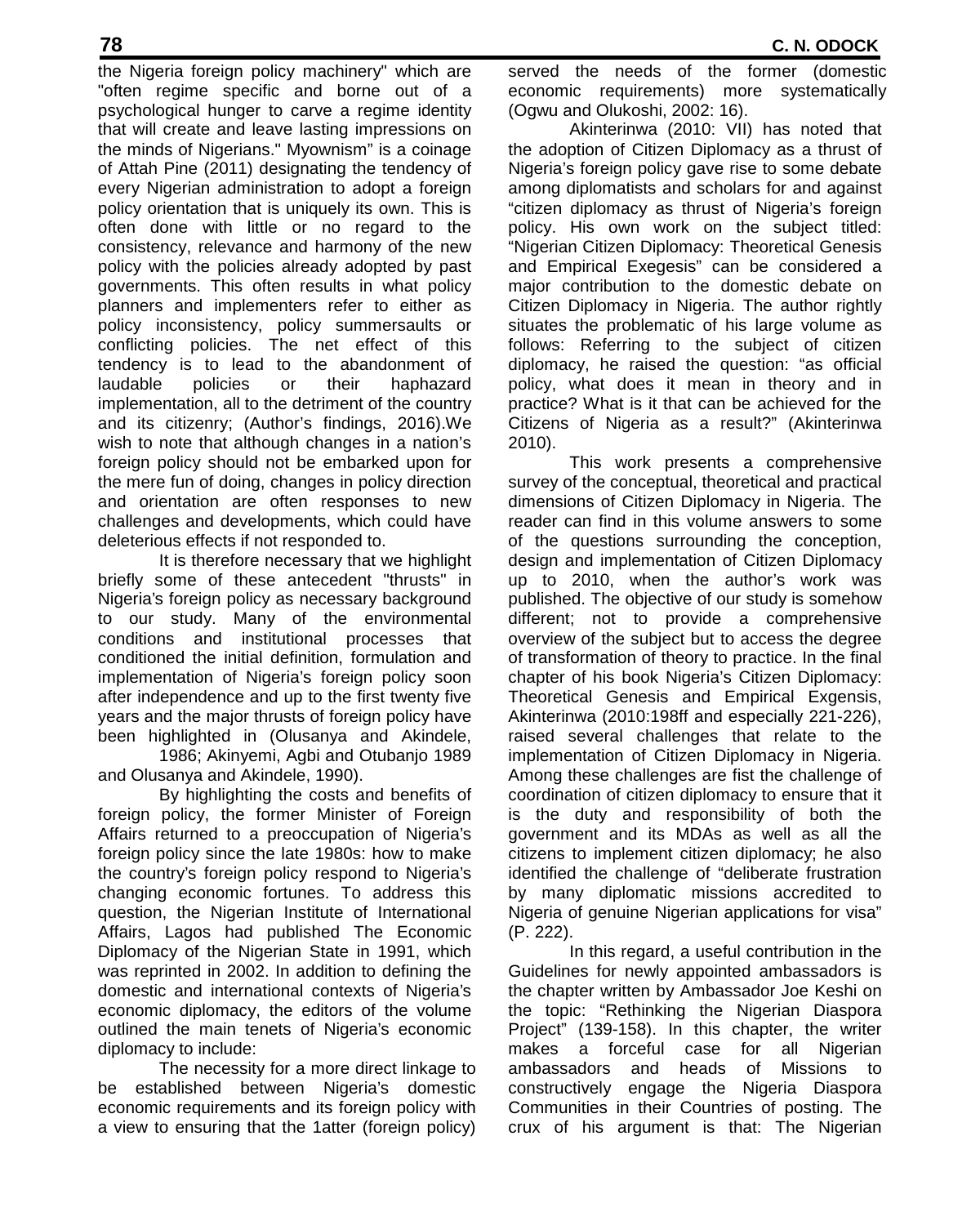## **GLOBAL TURBULENCE AND NIGERIA'S CITIZEN DIPLOMACY: 2007-2016 79**

Diaspora . . . is and remains a source and strong resource base that we can tap into to bridge the skill gaps, the experience gaps, the entrepreneurial gaps, etc; that Nigeria needs for national economic transformation (Keshi 2013: 149).

We need to note here that it was our strongly held view that given the numerical significance and extant contributions to national development as amply demonstrated by Keshi in this chapter (P.140-144), the way the Nigerian missions abroad related to and transacted with THEORETICAL members of the Nigerian Diaspora abroad would contribute a significant index of the translation of Citizen Diplomacy into practice. It is interesting that in accounting for some of the reasons that have contributed to the formation of a large Nigerian Diaspora abroad Ambassador Keshi made reference to the "political and economic turbulence at home" (P. 142).

It is within this context for example that we include Monday Dickson's (2010) Journal article, "Assessing Citizen Diplomacy in President Umaru Musa Yar Adua'a Nigeria 2007-2009." The author declared in the paper that: the adoption of Citizen Diplomacy by the Federal Government does not seem to have changed the poor perception about Nigeria because of the inability of Nigeria's leadership to clearly define her national interest. (Dickson 2011: abstract P. 1). It is not clear whether the author was correct in affirming that Nigeria's leadership was unable to define clearly our national interest. It appears that the writer was taking the country's emphases on the more concrete aspects of national interest such as maintaining the sovereignty territorial integrity of the country over the ideological or ideational aspirations of national interest Citizen Diplomacy as lack of clarity.

Our literature review cannot be complete without evoking a growing body of knowledge that explores the impact of domestic instability, insecurity and insurgency on Nigeria's foreign

policy: (Venda 2015; Imhonopi and Urim 2016; Amalu 2016; and Kabsina 2011). The major thrust of this corpus of writings is that domestic insecurity and insurgency have had a tremendous impact on the nation's external relations which cannot be ignored.

It is worthy of note that most of these authors rightly attribute the phenomenon of domestic insurgency to the global forces of transnational Islamic fundamentalism.

#### FRAMEWORK FOR THE **STUDY**

In this regard, I would like to note that many Nigerian scholars of international relations have often adopted a uni-dimensional application of Singer's (1962) formulation of the levels of analysis problematic. They have tended to follow the bottom-up format of the level of analysis formulation whereby they begin from the internal or domestic processes of individual nations, to the international system. Hence the individual characteristics of national actors are used to interpret the extent to which they harness the national resources of geography, economic, military and governance characteristics, which they deploy in the international system to the advantage or disadvantage of their countries (See for example, Idang 1973; Gambari 1980; and Ajibola 1978). While this scenario was largely correct in the pre-globalization era, a new schema now begs for consideration. In the globalization era, global events or phenomena impact on geographic regions and nation states, thereby forcing or obligating national actors to find suitable responses. This scenario can be captured by the top-to-bottom dynamic shown on figure below.

In effect the bottom-up flow and the topto-bottom dynamic represent two complementary and reciprocal dimensions of the level of analysis dynamics as shown in Fig I.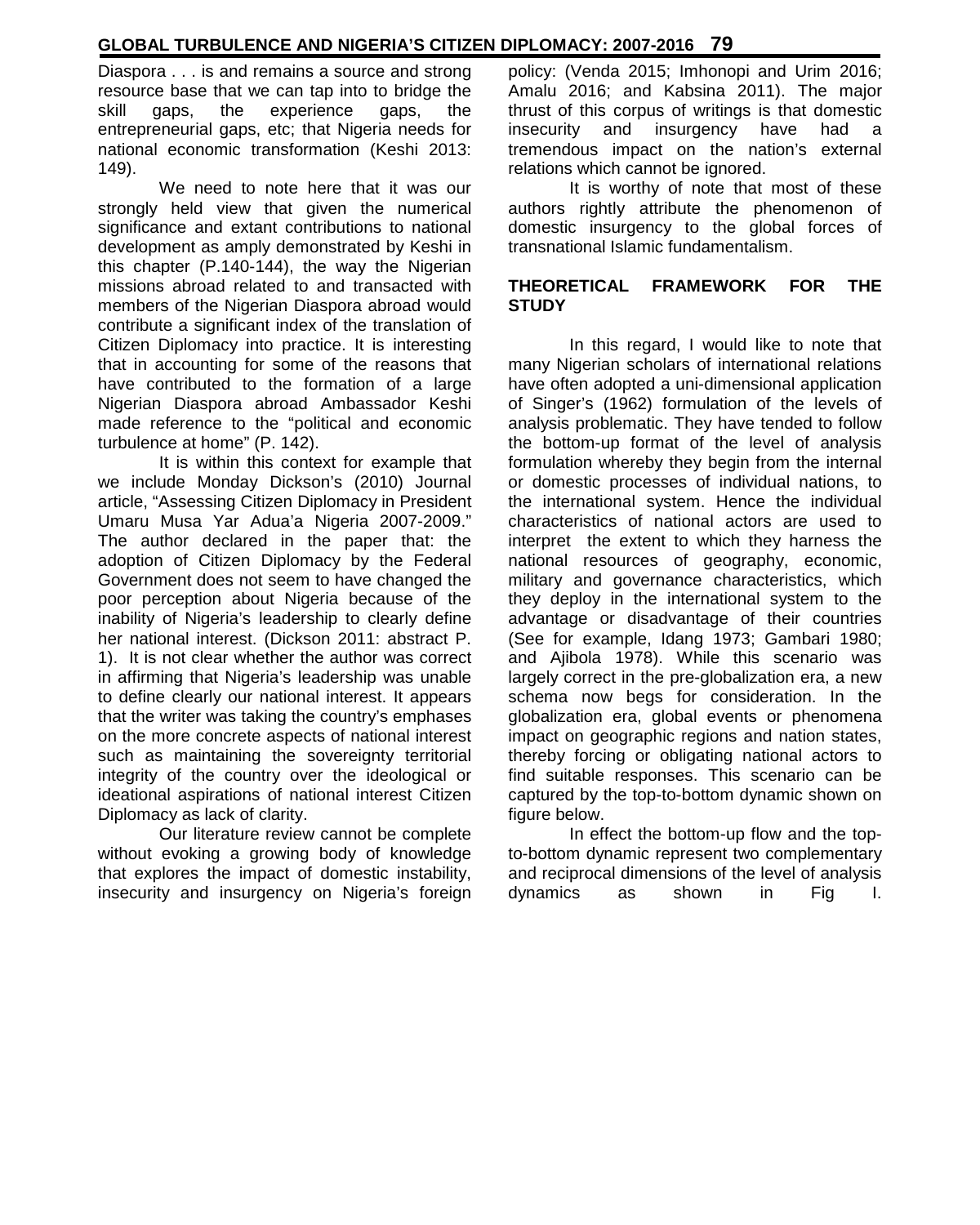

**Note:** Based on this figure, Nigeria's foreign policy since the end of the Cold War can be analyzed largely in terms of the reciprocal flow between the two sides of the figure, with the right side of the flow. Essentially most Nigerian leaders and governments have been devising remedies to these challenges arising form he international system, whether it is climate change, international terrorism, cyber crimes and traffic in naiveties and drugs.

#### **METHODOLOGY OF THE STUDY**

This study adopted the empirical descriptive survey research method which combined the use of primary data generated by the researcher in the Ministry of Foreign Affairs with an in-depth analysis of the available documentary sources in books, journals and credible Internet sources. The original design for this study included a plan to administer structured questionnaires to actors at the Ministry of Foreign Affairs and a number of diplomatic missions abroad. Logistic problems related to funding and visas, led the researcher to limit his research to the Directorate of Research at the headquarters of the Ministry of Foreign

Affairs and discuss with some senior colleagues at the Nigerian Institute of International Affairs. However, the responses to our questionnaire provided by the Directorate of Research proved to be adequate to clarify many of the issues connected to our research. Those responses form the basis of our findings reported below.

#### **FINDINGS OF THE STUDY**

This study came up with the following major findings:

i. Citizen diplomacy has become a worldwide phenomenon studied and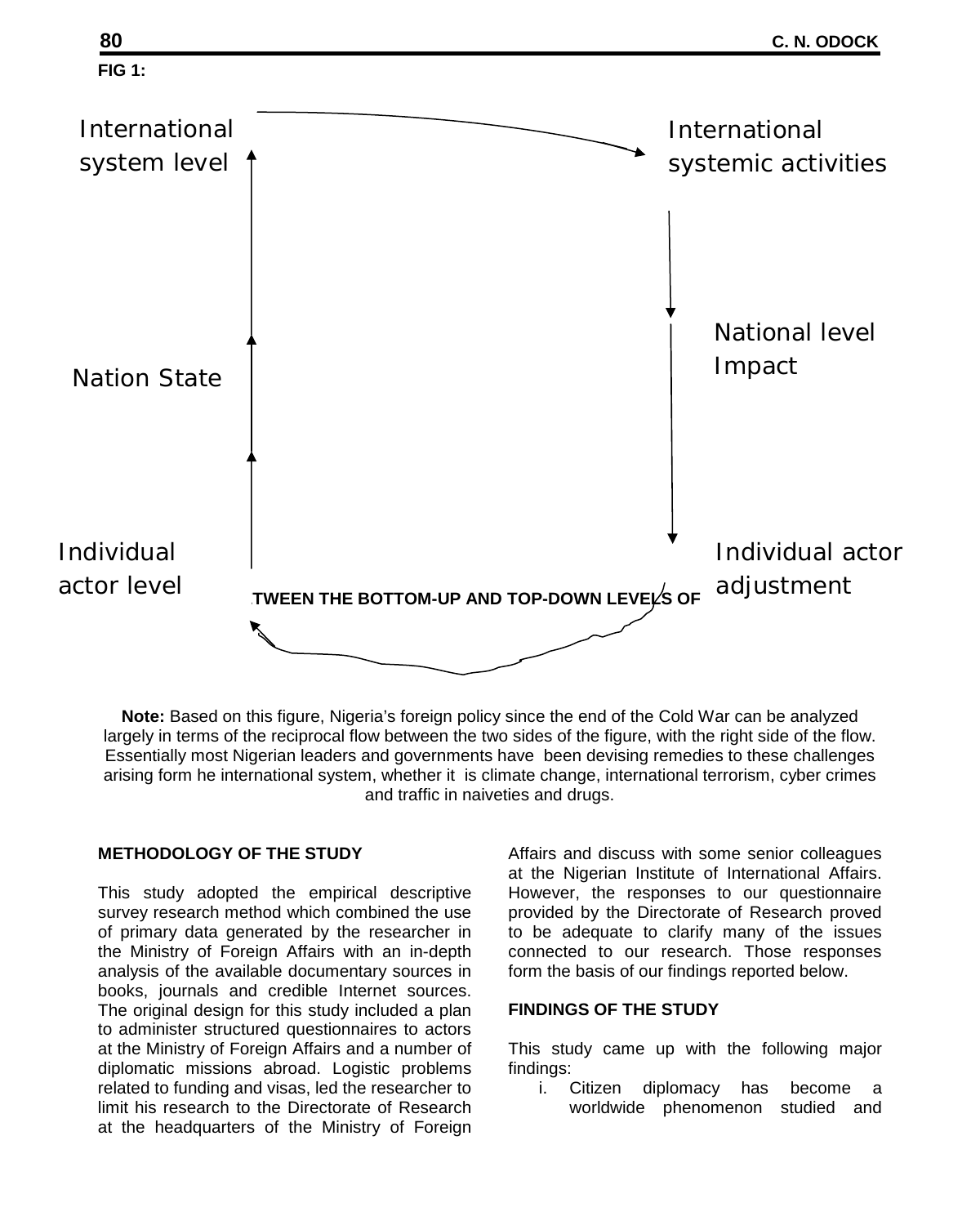carried out in many countries under different names such as;

- (a) The New diplomacy
- (b) Peoples diplomacy
- (c) Non official diplomacy
- (d) Multi-track diplomacy
- ii. The adoption of citizen diplomacy initially evoked widespread enthusiasm and popular support in Nigeria as an additional means of bringing governance closer to the people.
- iii. The Federal Ministry of Foreign Affairs has adopted Citizen Diplomacy as a guiding principle in Nigeria's external relations by making the interest of Nigerian citizens the core value and interest of its ministry and the diplomatic mission abroad.
- iv. However, the ministry has not received any specific or additional funding since inception of the policy in 2007.
- v. A major cause of the poor funding of not just the Ministry of Foreign Affairs, but most of the social programmes and policies of the Nigerian government has been the Boko Haram insurgency in Nigeria's North-East region since 2009 and the militancy in the Niger Delta region, all of which appear to have elevated national security and defence to the fore of national interest.

## **CONCLUSION**

This paper examined the problematic of the translation of Nigeria's foreign policy orientation of citizen diplomacy into practice using an empirical descriptive research design. The literature review showed that citizen diplomacy is really a new paradigm of the practice of foreign policy world-wide, with different countries using it to accomplish diverse and multiple objectives. Our research showed that citizen diplomacy has been a long standing underlying principle and practice in Nigeria's external relations, especially when Chief Henry Fajemirokun helped General Gowon drive the establishment of ECOWAS in 1972-75. This can be interpreted as indicating that although the terminology of citizen diplomacy is a relatively recent innovation, its practice may be fairly old in Nigeria. Thus the new emphasis on citizen diplomacy in Nigeria and elsewhere agrees with recent global trends whereby states not only seek to respond to the challenges posed by globalization through their official diplomatic channels, but by multiplying the tracks by which they seek to influence other actors. However, this quest to follow the trend of globalization in Nigeria was constrained by the negative effects of global turbulence as represented by micro nationalism and macro-nationalism leading to the development of ethnic militias, religious fanaticism and insurgency, with Boko Haram and the Niger Delta Avengers being typical examples.

From a theoretical perspective, the paper brought out clearly the need for us to refocus our usage of the three levels of analyses formulation by not only considering the internal variables but the impact of global forces on the domestic setting of Third World countries.

Empirically the paper shows that adoption of the new policy orientation has not provoked major changes in the institutions and infrastructure of Nigeria's foreign policy nor received any special funding. Given the reality that funding is central to the actualization of any worthy objective; the paperused the impact of global turbulenceto account for this limitation. We came to the conclusion that in order to account for the lack of funding for citizen diplomacy and other social programmes of the Nigerian State, these policies and programmes need to be located in the context of global turbulence originating from globalization whose fall-outs in terms of micro and macro nationalism, transnational ideological and religious movements, and especially, international terrorism challenge the sovereignty, territorial integrity and national identity of most Third World countries. These challenges eventually consume a disproportionate share of national resources in defence and security expenses, leaving little or nothing for social programmes such as citizen diplomacy.

#### **RECOMMENDATIONS**

1. Since citizen diplomacy is now largely the practice in Nigeria's foreign policy, there is need back it up with some special funding whether from the Government or from ordinary Nigerian citizens. A special Citizen Diplomacy bond issued by the Central Bank, and which interested Nigerian citizens could subscribe be floated to meet this special need. This will truly make citizen diplomacy policy- a people's policy.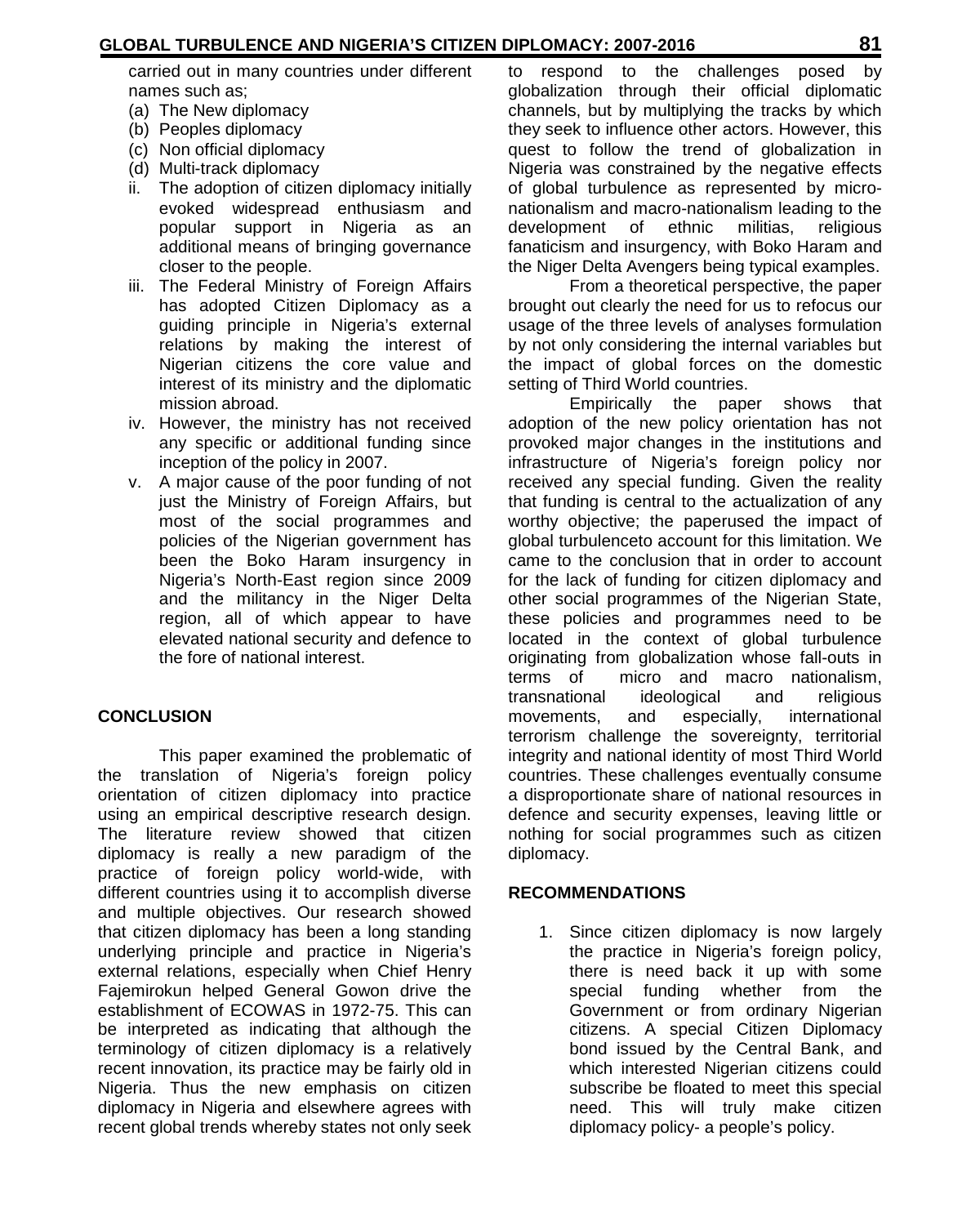- 2. If and when such public funds are made available to the mission to clear their indebtedness and drive citizen diplomacy, there will need to be put in place an effective mechanism for monitoring how the missions operate and the extent to which they comply with the exigencies of citizen diplomacy.
- 3. If as we have argued in this paper, the real problematic of citizen diplomacy is not the opposition between its theory and practice, but between the demands imposed on Nigeria and other Third World Countries by the repercussions and fall outs of global turbulence, then there is strong need for researchers to redirect the focus of their research to a study of how developments in the international system impact on the domestic policies of these countries.

## **REFERENCES**

- David Singer, J.,1962. "The Level of Analysis problem in International Relations" World Politics. 14, (1):
- Adebayo Adekeye., 2008. "Hegemony on a shoestring: Nigeria's post- cold war foreign policy", Chapter 1 in Gulliver's Troubles: Nigeria's Foreign Policy after the Cold War, edited by Adekeye Adebajo and Abdul Raufu Mustapha, Scottsville S.A., University of Kwa Zulu- Natal Press.
- Ogunsanwo Alaba., 2009. "Citizen Diplomacy: Challenges for Nigeria's Foreign Policy" Chapter 1, in Citizen Diplomacy, edited by Osita C. Eze, Lagos, Nigerian Institute of International Affairs.
- Pine Atah., 2011. "Nigeria Foreign Policy, 1960- 2011: Fifty one years of conceptual confusion on" www.modernghana.com. Site visited on Wednesday July 10, 2013.
- Akinterinwa, Bola A., 2010. "Concentricisim in Nigeria's Foreign Policy", Chapter 21 in Nigeria's New Foreign Policy Thrusts: Essays in Honour of Ambassador Oluyemi Adeniji, CON, edited by Bol A. Akinterinwa, Ibadan, Vantage Publishers Ltd.
- Olusanya, G. O and Akindele, R. A., 1986. "The fundamentals of Nigeria's foreign policy and external economic relations", Chapter 1 in Nigeria's External Relations: The First Twenty-Five Years, Ibadan: University Press Limited.
- Saliu, Hassan A., 2010. Citizen diplomacy and the future of Nigeria's foreign policy, Chapter 13 in: Beyond Fifty Years of Nigeria's Foreign Policy: Issues, Challenges and Prospects edited by Osita Eze, Lagos, the Nigerian Institute of International Affairs.
- Ibrahim, Gambari., 1989. Nigerian Foreign Policy at the Cross Roads: Concepts, Critical Issues and Management of External Affairs under the Buhari Administration. Chapter 15 in Nigeria since Independence: The First Twenty-Five Years Volume X International Relations, edited by A. B. Akinyemi, S. 0. Agbi and A. 0. Otubanjo, Ibadan, Heinemann Educational Books Nigeria Limited for the Panel on Nigeria Since Independence History Project.
- Maduekwe., 2009. "Keynote Address: Citizen Diplomacy" in Citizen Diplomacy, edited by Osita C. Eze, Lagos: Nigerian Institute of International Affairs.
- Oluyemi, Adeniji., 2004. "New Directions in Nigeria's Foreign Policy" Chapter 20 in, Nigeria's New Foreign Policy Twists: Essays in Honour of Ambassador Oluyemi Adeniji, CON, edited by Bola A. Akinkerinwa, Ibadan: Vantage Publishers Ltd.
- Rosenau, J. N., 1990. Turbulence in World Politics; A theory of Change and Continuity. Princeton, Princeton University Press.
- Agbu, Osita., 2009. "Nigerian Foreign Policy under President Umaru Musa Yar-'Adua: Challenges and Prospects", Chapter 3 in Citizen Diplomacy, edited by Prof. Osita C. Eze, Lagos, Nigerian Institute of International Affairs.
- Osita, C. Eze., 2010. "Citizen Diplomacy, Bold Legal Perspective, National/International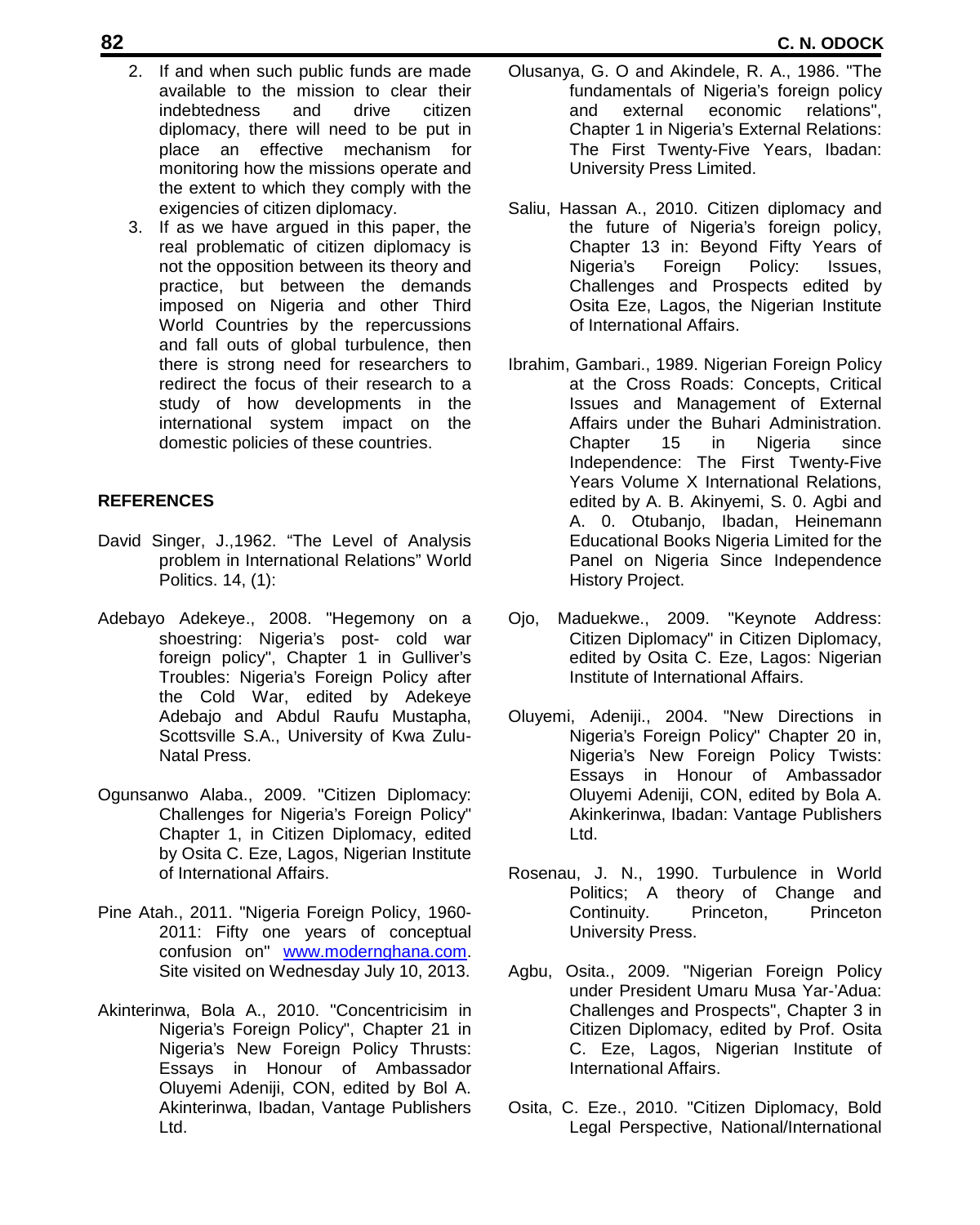## **GLOBAL TURBULENCE AND NIGERIA'S CITIZEN DIPLOMACY: 2007-2016 83**

Perspective" Chapter Two in Citizen Diplomacy, edited by Osita C. Eze, Lagos, Nigerian Institute of International Affairs.

- Osita, C. Eze., 2009. "Foreword in Citizen Diplomacy", edited by Osita C. Eze, Lagos, Nigerian Institute of International Affairs.
- Ogwu, Joy U and Olukoshi, Adebayo., 2002. "Nigeria's Economic Diplomacy: Some Contending Issues" Chapter 1 in: The Economic Diplomacy of the Nigeria State, edited by U. Joy Ogwu and Olukoshi 0.Adebayo, Lagos, Nigerian Institute of International Affairs.
- Shemesh, A., 2012. Citizen Diplomacy creating a culture of peace: the Isreali- Palestincian Case" Palestine- Isreal Journal of Politics, Economics and culture, 18, (23): 58-66.
- Lee, Yaniv., 2013. People-to-People Peace Making: the Role of Citizen Diplomacy in the Isreali-Palestinian Conflict" United of Southern California. Center on Public Diplomacy, Best Student Paper.
- Jan, Melissen., (ed) 2005. The New Diplomacy: soft Power in International Relations, Palgrane/Macmillian.
- Shaun, Riordan., 2005. Dialogue based Public Diplomacy: A new Foreign Policy Paradigm" chapter in: The New Diplomacy: soft power in International Relations edited by Jan Melissan, Palgrave Macmillian.
- Akinterinwa, Bola A., 2010. Nigeria's Citizen Diplomacy: theoretical Genesis and empirical Express, Ibadan, Bolytag International Publishers.
- Martin Uhomoibhi and Ehiedu Iweriebor., 2013. Effective and Affimative Re presentation of Nigeria: Guidelines for newly appointed Ambassadors, edited by Martin Uhomoibhi and Ehiedu<br>Iweriebor (2013), Ibadan, Book Iweriebor (2013), Ibadan, Book Builders' editions Africa.
- Monday Dickson., 2010. "Citizen Diplomacy in President Umaru Musa Yar Adua's Nigeria 2007-2009: an assessment", International Journal of Politics and good Governance, (1-3): Quarter 111 2010.
- Eastwood, Brant M.,2007. "A note on the new face of Citizen Diplomacy: Education City and American Universities in the Middle East", American Foreign Policy Interests, 29: 443-449.
- Routledge Handbook of Public Diplomacy- Behavioural Dynamics Institute, edited by Nancy Snow and Philip M. Taylor (2009).
- Gambari, I. A., 1980. Party Politics and Foreign Policy: Nigeria under the First Republic. Zaria, Nigeria. Ahmadu Bello University Press.
- Ajibola, William A., 1978. Foreign Policy and Public Opinion: A case study of British Foreign Policy over the Nigerian Civil War. Ibadan, Ibadan University Press.
- Idang, Gordon J.,1973. Nigeria: Internal Politics and Foreign Policy 1960-1966.
- Pautasso, M., 2013. Ten Simple Rules for Writing a Literature Review; - NCBI- National Institutes of Health. www.ncbi.nim.nih.govspmc3715443.int ernet site visited in July 2016.
- Onyemaechi, Augustine Eke and Ezurium, Gerald Ekenedirichukwu., 2015. "Terrorism and National Security: Constructing the Socio-Economic Dynamics in Nigeria". Studies in Politics and Society. Vol. 3, No. 1, December 2015, 145-171.
- Okeke, V. O. S and Aniche, E. T., 2014. "Internal Political Environment of Nigerian foreign policy and Implentation of Citizens Diplomacy" under Yar'Adua/Jonathan Administration (2007-2011): A Linkage Political Approach, American Journal of Social Issues and Humanities. 4, (1):
- Amalu, Nneka Sophie., 2015. "Impact of Boko Haram Insurgency on Human Security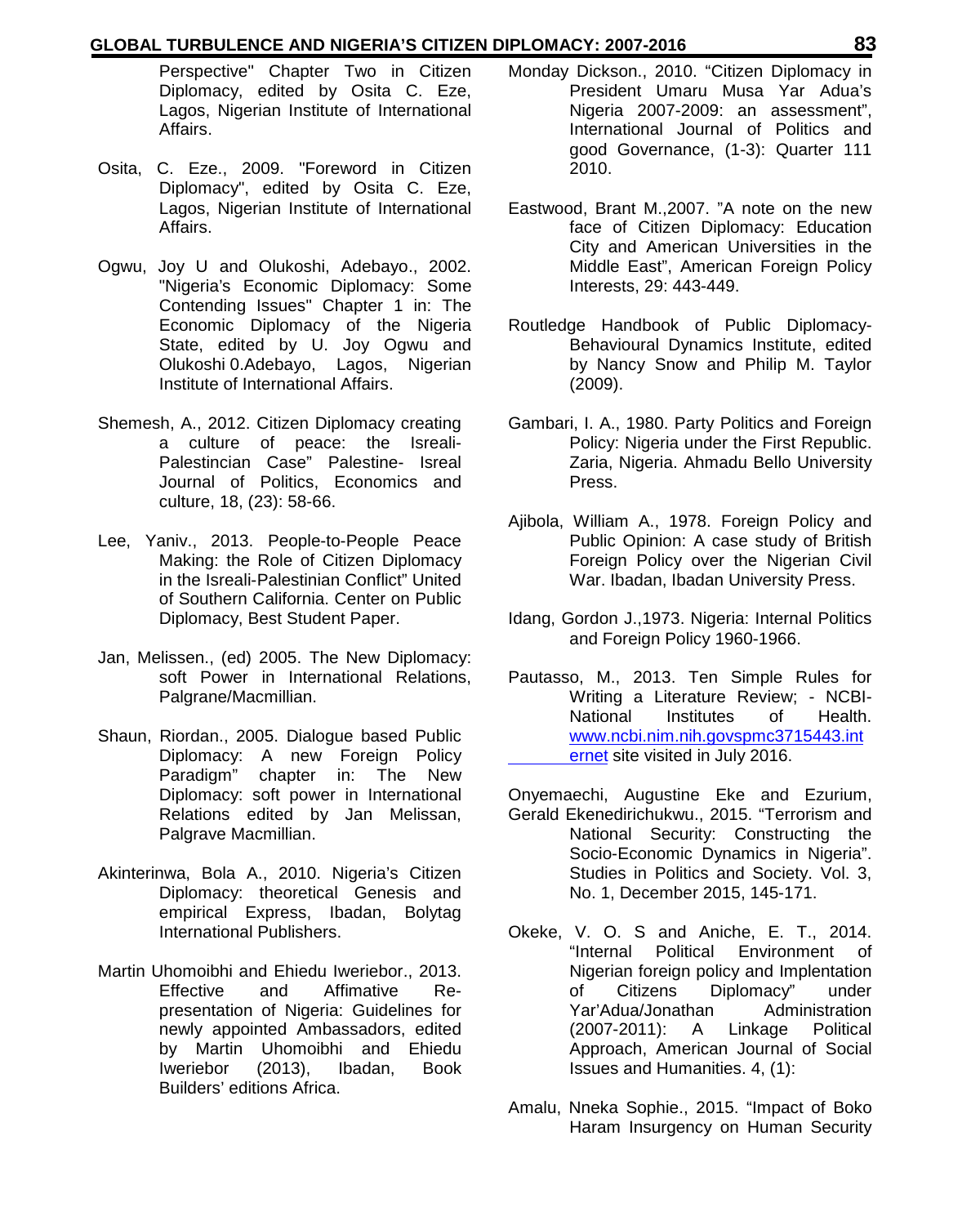in Nigeria". Global Journal of Social Sciences, 14, 35-42.

- Balogun, M. J., 2011. "Route to Power, Nigeria, Lagos, Malthouse Press.
- Deutsch, Karl W., 1998. The Analysis of International Relations, New Delhi, Prentice,–Hall Private Limited.
- Haas, Ernest B., 1976. "Turbulent Fields and the Theory of Regional Integration". International Organization, 30, (2): Spring 1996: 173-212.
- Folarin, Sheriff.,2011. "Nigeria's New Citizen- Centered Diplomacy". Any lessons from the United States. Covenant University Portal.
- Odoh, S. I and Nwogbaga, David M. E., 2014. "Reflection on the theory and practice of Citizen Diplomacy in the Conduct of Nigeria's Foreign Policy". Journal of Humanities and Social Science. 19, (10): 9-14.
- Venda, Terma Loryu., 2015. "Terrorism and Nigeria's Foreign Policy: A discourse". Intellectual Tourist. 2, (5): 1-7.
- Dickson, Monday., 2010. "Citizen Diplomacy in President Umaru Musa Yar'Adua's Nigeria 2007-2009: an assessment". International Journal of Politics and Good Governance. (1-3): Quarter III 2010.
- Imhonopi, David and Urim, Ugochukwu Moses.,
- 2016. "The Spectre of Terrorism and Nigeria's Industrial Development: A Multistake holder Imperative." African Journal of Criminology and Justice Studies (AJCJS). 9, (1): May 2016: 20-40.
- Odock, C. N., 2010. "Contemporary Political Analysis: The Case of a Critical Theory of Society". Revue Africaine d'Etudes Politiques et Strategiques. (7): 43-60.
- Nye, Joseph., 2005. "Soft Power: The Means to Success in World Politics". Paperback. Amazon Books online.
- Katsina, Muktar Katsina., 2011. "The Oil Factor in the United States War on Terrorism". Nigerian Journal of International Affairs. 37, (3): September-December, 2011.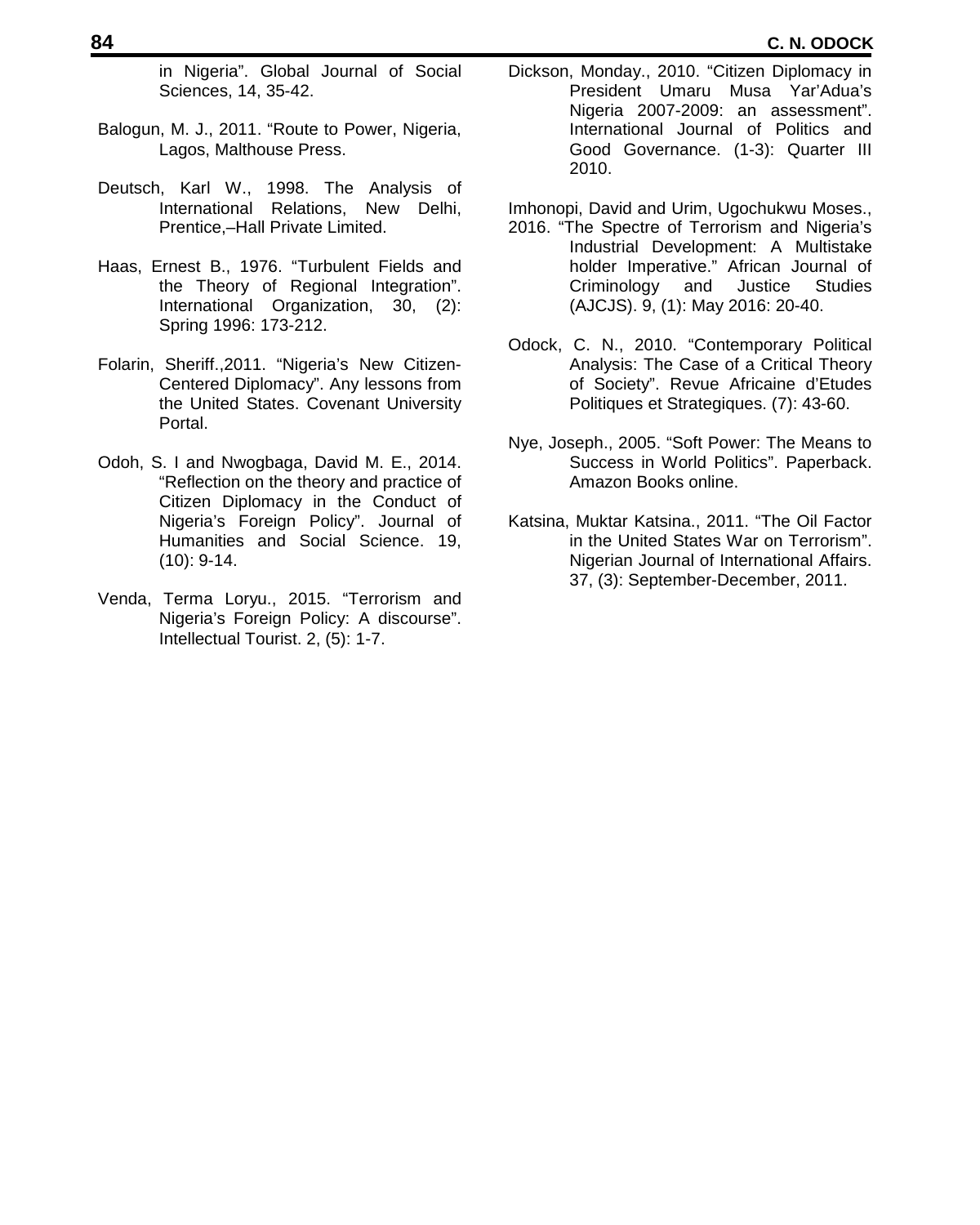## **APPENDIX**

| <b>Table 1:</b> Top recipient countries of remittances (in billion of US Dollars)<br>Remittanc<br>Remittanc<br>Remittanc<br>Remittanc<br><b>Remittanc</b><br><b>Country</b><br><b>Remittanc</b> |           |           |           |           |           | <b>Remittanc</b> |           |
|-------------------------------------------------------------------------------------------------------------------------------------------------------------------------------------------------|-----------|-----------|-----------|-----------|-----------|------------------|-----------|
|                                                                                                                                                                                                 | es (2009) | es (2009) | es (2009) | es (2009) | es (2009) | es (2009)        | es (2009) |
| India                                                                                                                                                                                           | 53.20     | 53.48     | 62.50     | 68.82     | 69.97     | 70.97            | 72.20     |
| China                                                                                                                                                                                           | 41.60     | 52.46     | 61.58     | 57.99     | 59.49     | 61.49            | 63.90     |
| Philippin                                                                                                                                                                                       | 19.96     | 21.56     | 23.05     | 24.61     | 26.70     | 27.90            | 29.70     |
| es                                                                                                                                                                                              |           |           |           |           |           |                  |           |
| France                                                                                                                                                                                          | 16.06     | 19.46     | 22.56     | 22.05     | 23.34     | 23.94            | 24.60     |
| Mexico                                                                                                                                                                                          | 22.08     | 22.08     | 23.59     | 23.37     | 23.02     | 24.50            | 25.70     |
| Nigeria                                                                                                                                                                                         | 18.37     | 19.82     | 20.62     | 20.63     | 20.89     | 20.88            | 20.89     |
| Egypt                                                                                                                                                                                           | 7.15      | 12.45     | 14.32     | 19.24     | 17.83     | 19.83            | 20.40     |
| Germany                                                                                                                                                                                         | 21.34     | 12.79     | 14.52     | 15.14     | 15.20     | 16.60            | 17.50     |
| Pakistan                                                                                                                                                                                        | 8.72      | 9.69      | 12.26     | 14.01     | 14.63     | 17.80            | 20.10     |
| Banglade                                                                                                                                                                                        | 10.74     | 11.28     | 12.96     | 14.24     | 13.86     | 15.10            | 15.80     |
| sh                                                                                                                                                                                              |           |           |           |           |           |                  |           |
| Belgium                                                                                                                                                                                         | 10.44     | 10.29     | 10.98     | 10.16     | 11.11     | 11.11            | 11.10     |
| Vietnam                                                                                                                                                                                         | 6.02      | 8.26      | 8.60      | 10.00     | 11.00     | 11.80            | 12.30     |
| Ukraine                                                                                                                                                                                         | 5.94      | 6.54      | 7.82      | 8.45      | 7.67      | 8.45             | 6.20      |
| Spain                                                                                                                                                                                           | 8.95      | 9.10      | 9.92      | 9.66      | 9.58      | 10.10            | 10.50     |
| Indonesi<br>a                                                                                                                                                                                   | 6.79      | 6.92      | 6.92      | 7.21      | 7.62      | 8.66             | 10.51     |

**Table 1:** Top recipient countries of remittances (in billion of US Dollars)

**Source:** Mohapatra, Ratha, & Silwal, A. (2010); Wikipedia (2016)

| Table 2: Nigeria's diaspora remittances per GDP (2009 – 2015) |  |
|---------------------------------------------------------------|--|
|---------------------------------------------------------------|--|

| Year | <b>Estimated diaspora population</b> | Total<br>οf<br>amount<br>diaspora<br>remittances<br>(USD billion) | Remittances as % of<br><b>GDP</b> |
|------|--------------------------------------|-------------------------------------------------------------------|-----------------------------------|
| 2009 | 15,000,000                           | 18.37                                                             | 6.0                               |
| 2010 | 15,000,000                           | 19.82                                                             | 5.4                               |
| 2011 | 15,000,000                           | 20.62                                                             | 5.0                               |
| 2012 | 15,000,000                           | 20.63                                                             | 4.5                               |
| 2013 | 15,000,000                           | 20.89                                                             | 4                                 |
| 2014 | 15,000,000                           | 20.88                                                             | 3.7                               |
| 2015 | 15,000,000                           | 20.89                                                             | 4.3                               |

**Source:** Mohapatra, Ratha, & Silwal, A. (2010); Wikipedia (2016); nigeriadiaspora.com (2016).